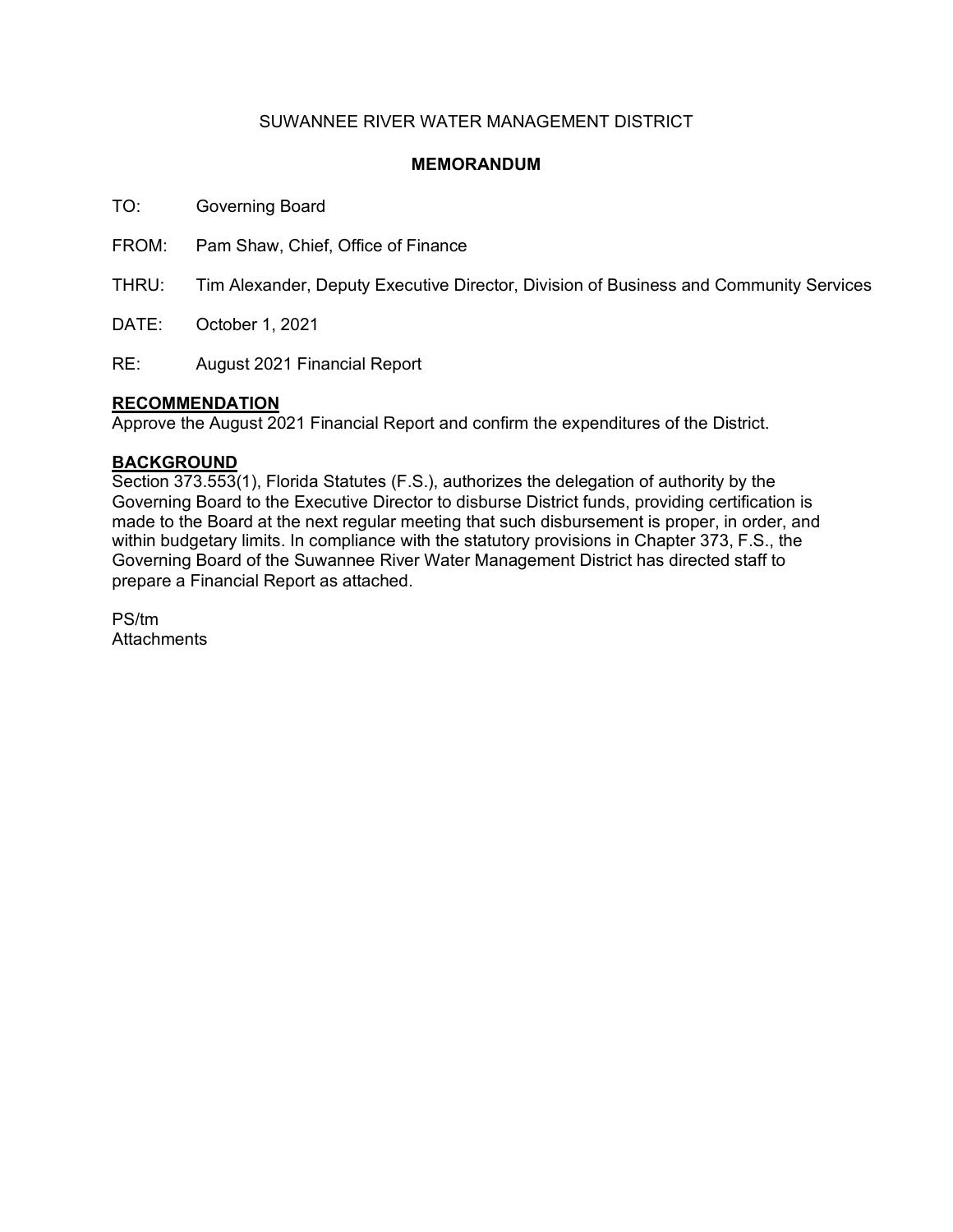# Suwannee River Water Management District Cash Report August 2021

| <b>Financial Institution/Account</b>       | <b>Monthly</b><br><b>Interest</b> | <b>Interest</b><br>Rate % | <b>Closing</b><br><b>Balance</b> |
|--------------------------------------------|-----------------------------------|---------------------------|----------------------------------|
| <b>First Federal Permit Fee</b>            | \$0.00                            |                           | \$500.00                         |
| <b>First Federal Accounts Payable</b>      | \$0.00                            |                           | \$35,000.00                      |
| <b>First Federal EFT Disbursements</b>     | \$0.00                            |                           | \$2,335.00                       |
| <b>First Federal Depository</b>            | \$54.88                           | $0.00\%$                  | \$1,599,573.59                   |
| Special Purpose Investment Account (SPIA)* | \$40,345.79                       | 1.08%                     | \$42,765,345.05                  |
| <b>TOTAL</b>                               | \$40,400.67                       |                           | \$44,402,753.64                  |

\*SPIA is part of the Treasury Investment Pool administered by Florida Department of Financial Services.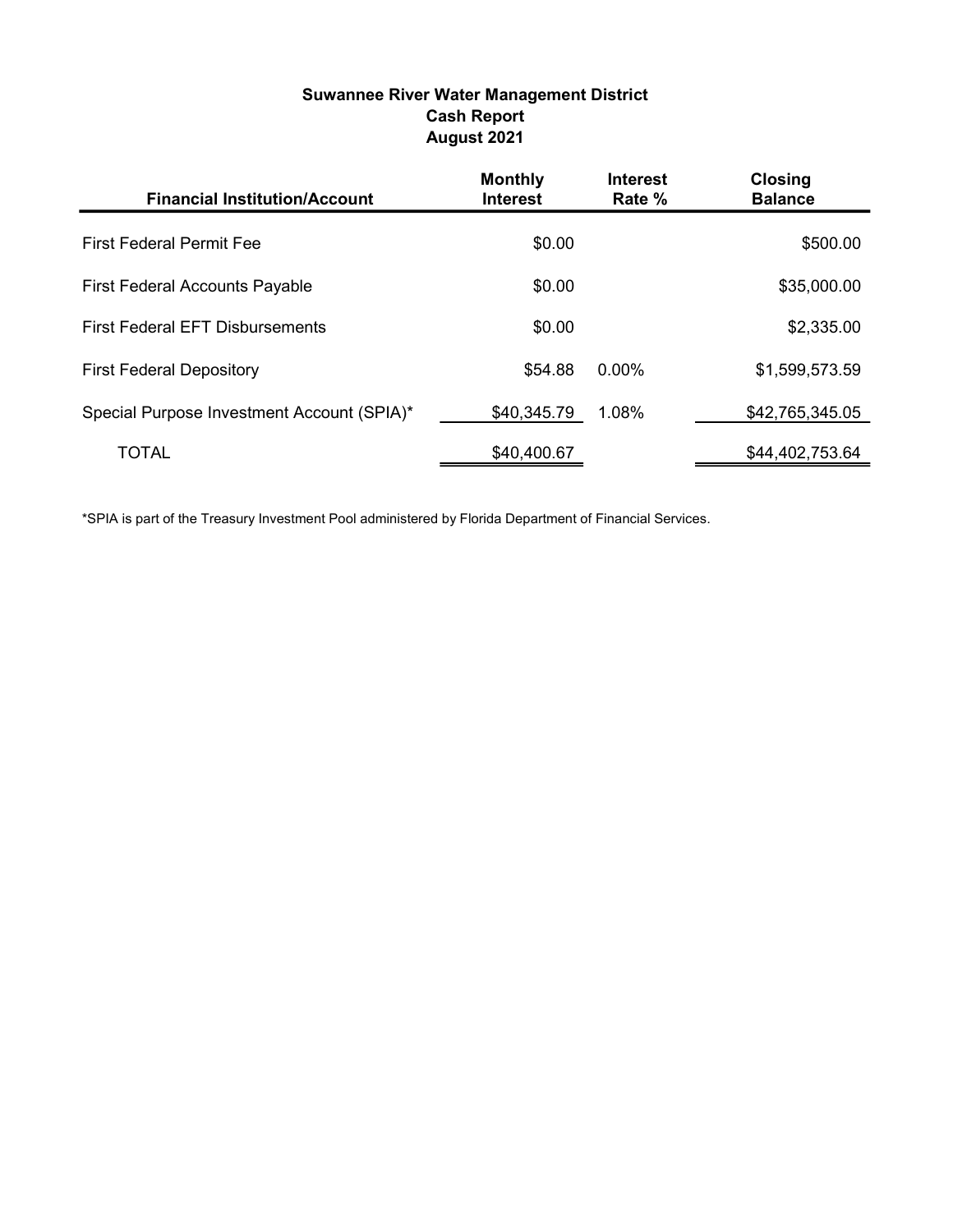#### **Suwannee River Water Management District Statement of Sources and Uses of Funds For the Month ending August 31, 2021 (Unaudited)**

|                                  | <b>Current</b><br><b>Budget</b> |      | <b>Actuals</b><br><b>Through</b><br>8/31/2021 |      | Variance<br>(Under)/Over<br><b>Budget</b> | <b>Actuals As A</b><br>% of Budget |
|----------------------------------|---------------------------------|------|-----------------------------------------------|------|-------------------------------------------|------------------------------------|
| <b>Sources</b>                   |                                 |      |                                               |      |                                           |                                    |
| \$<br>Ad Valorem Property Taxes  | 6.034.682                       | - \$ | 6.191.207                                     | S    | 156.525                                   | 102.6%                             |
| \$<br>Intergovernmental Revenues | 39,950,983                      | \$   | 12,029,837                                    | \$   | (27, 921, 146)                            | 30.1%                              |
| \$<br>Interest on Invested Funds | 130.000                         | - \$ | 567,302                                       | - \$ | 437,302                                   | 436.4%                             |
| \$<br>License and Permit Fees    | 163,000                         | - \$ | 245,860                                       | - \$ | 82,860                                    | 150.8%                             |
| \$<br>Other                      | 1,000,000                       | S    | 940,274                                       | \$   | (59, 726)                                 | 94.0%                              |
| Fund Balance <sup>1</sup><br>\$  | 11.789.923                      | S    | 1,678,237                                     | \$.  | (10, 111, 686)                            | 14.2%                              |
| <b>Total Sources</b><br>\$       | 59,068,588                      |      | 21,652,717                                    | S    | (37, 415, 871)                            | 36.7%                              |

|                                              |     | Current       |      |                     |     |                |   | Available     |           |                         |
|----------------------------------------------|-----|---------------|------|---------------------|-----|----------------|---|---------------|-----------|-------------------------|
|                                              |     | <b>Budget</b> |      | <b>Expenditures</b> |     | Encumbrances 1 |   | <b>Budget</b> | %Expended | %Obligated <sup>3</sup> |
| <b>Uses</b>                                  |     |               |      |                     |     |                |   |               |           |                         |
| Water Resources Planning and Monitoring      |     | 11.309.318 \$ |      | 5.213.973           |     | 6.094.018      |   | 1.327         | 46%       | 100%                    |
| Acquisition, Restoration and Public Works    |     | 37.812.028 \$ |      | 7.519.217           |     | 21.469.504     |   | 8,823,307     | 20%       | 77%                     |
| Operation and Maintenance of Lands and Works | \$. | 6.127.699     | - \$ | 3,370,342 \$        |     | 682,661        |   | 2.074.696     | 55%       | 66%                     |
| Regulation                                   |     | 1,894,389     | - \$ | 1.354.441           |     | 44.204         |   | 495.744       | 71%       | 74%                     |
| Outreach                                     |     | 243.657       | S    | 158.301             | -SS | $\sim$         | จ | 85.356        | 65%       | 65%                     |
| Management and Administration                |     | 1.681.497     |      | 1.321.887           |     | 39,300         |   | 320.310       | 79%       | 81%                     |
| <b>Total Uses</b>                            |     | 59,068,588    |      | 18,938,161          |     | 28,329,687     |   | 11,800,740    | 32%       | 80%                     |

<sup>1</sup> Actual Fund Balance used is recorded at the end of the fiscal year. This amount represents Fund Balance used for the Agricultural and RIVER Cost-Share,

Regional Water Resource Development, and Project Effectiveness Metrics Programs.

 $2$  Encumbrances represent unexpended balances of open purchase orders and contracts.

 $^3$  Represents the sum of expenditures and encumbrances as a percentage of the available budget.

This financial statement is prepared as of August 31, 2021 and covers the interim period since the most recent audited financial statements.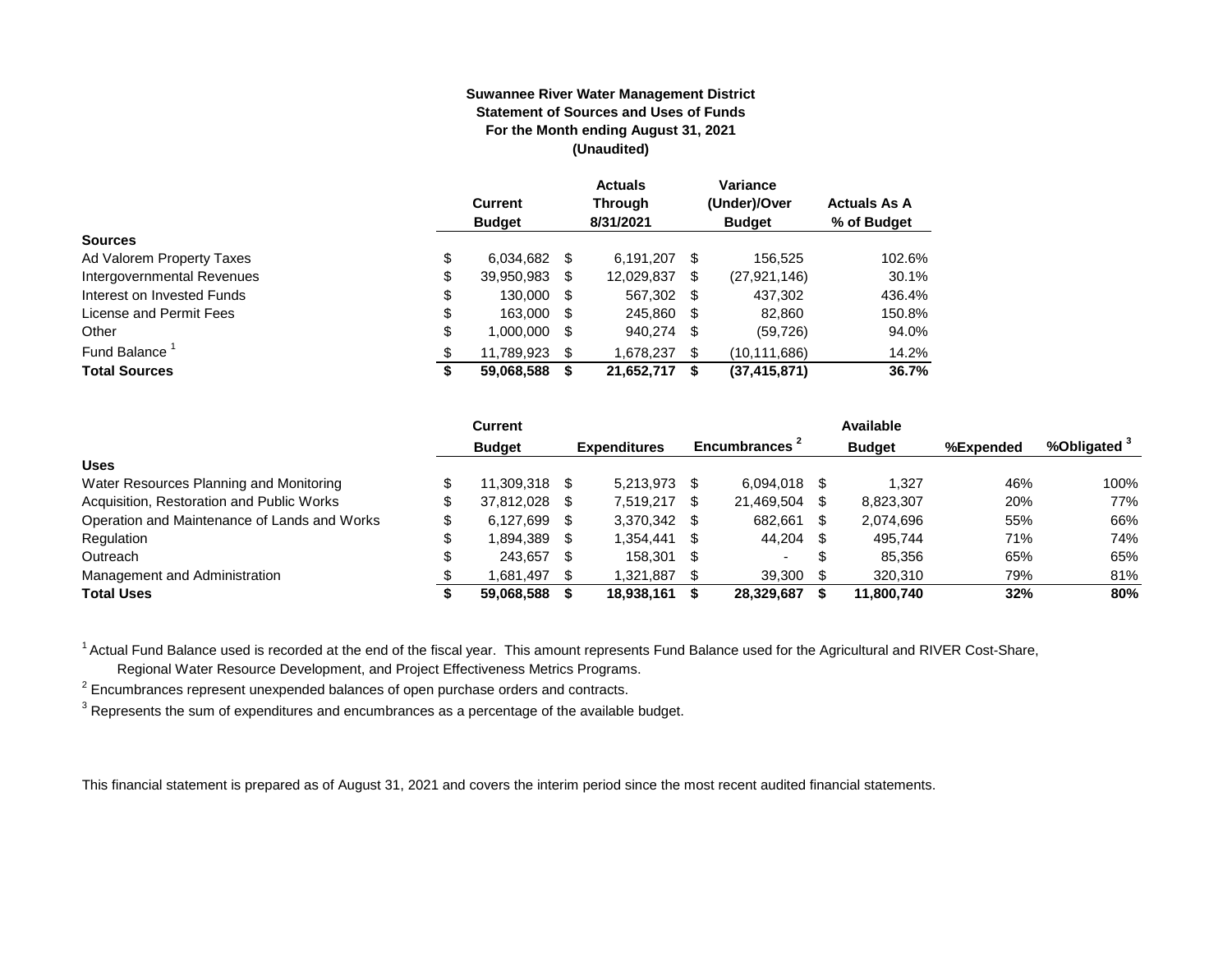# **STATEMENT OF ACTIVITY - REVENUE AND EXPENSE ROLLUP (UNAUDITED) SUWANNEE RIVER WATER MANAGEMENT DISTRICT**

**FOR 8/31/2021**

|                                                          | $Y-T-D$<br><b>ACTUAL</b> | <b>ENCUMBRANCE</b> | <b>ANNUAL</b><br><b>BUDGET</b> |
|----------------------------------------------------------|--------------------------|--------------------|--------------------------------|
| Report Recap -                                           |                          |                    |                                |
| <b>REVENUES</b><br><b>DISTRICT REVENUES</b>              | 7,944,644                | 0                  | 7,327,682                      |
| <b>LOCAL REVENUES</b>                                    | 86.480                   | 0                  | 86,480                         |
| <b>STATE REVENUES</b>                                    | 11,077,158               | 0                  | 36,208,503                     |
| <b>FEDERAL REVENUES</b>                                  | 866,198                  | 0                  | 3,656,000                      |
| <b>FUND BALANCE UTILIZATION</b>                          | 1,678,237                | 0                  | 11,789,923                     |
| <b>TOTAL REVENUES</b>                                    | 21,652,717               | $\mathbf{0}$       | 59,068,588                     |
| <b>EXPENDITURES</b>                                      |                          |                    |                                |
| <b>SALARIES AND BENEFITS</b>                             | 5,440,415                | 0                  | 6,709,559                      |
| CONTRACTUAL SERVICES                                     | 5,996,443                | 14,629,763         | 22,052,900                     |
| OPERATING EXPENDITURES                                   | 854,738                  | 105,649            | 1,810,700                      |
| OPERATING CAPITAL OUTLAY                                 | 700,677                  | 33,586<br>0        | 410,044                        |
| FIXED CAPITAL OUTLAY<br><b>INTERAGENCY EXPENDITURES</b>  | 842,325<br>5,103,563     | 13,560,689         | 5,077,000<br>23,008,385        |
| <b>TOTAL EXPENDITURES</b>                                | 18,938,161               | 28,329,687         | 59,068,588                     |
| <b>EXCESS REVENUES OVER (UNDER) EXPENDITURES</b>         | 2,714,556                | (28, 329, 687)     | 0                              |
|                                                          |                          |                    |                                |
| <b>General Fund -</b>                                    |                          |                    |                                |
| <b>REVENUES</b>                                          |                          |                    |                                |
| <b>DISTRICT REVENUES</b>                                 | 6,840,589                | 0                  | 4,938,432                      |
| <b>LOCAL REVENUES</b>                                    | 86,480                   | 0                  | 86,480                         |
| <b>STATE REVENUES</b>                                    | 2,764,556                | 0                  | 2,740,000                      |
| <b>FEDERAL REVENUES</b>                                  | 0                        | 0                  | 0                              |
| <b>FUND BALANCE UTILIZATION</b><br><b>TOTAL REVENUES</b> | 0                        | 0                  | 1,866,522                      |
|                                                          | 9,691,625                | $\mathbf{0}$       | 9,631,434                      |
| <b>EXPENDITURES</b>                                      |                          |                    |                                |
| SALARIES AND BENEFITS<br>CONTRACTUAL SERVICES            | 4,252,461<br>745,510     | 0<br>349,372       | 5,181,595<br>2,074,290         |
| OPERATING EXPENDITURES                                   | 508,887                  | 49,657             | 1,016,233                      |
| OPERATING CAPITAL OUTLAY                                 | 93,213                   | 0                  | 253,336                        |
| FIXED CAPITAL OUTLAY                                     | 0                        | $\mathbf{0}$       | 0                              |
| <b>INTERAGENCY EXPENDITURES</b>                          | 589,191                  | 342,600            | 1,105,980                      |
| <b>TOTAL EXPENDITURES</b>                                | 6,189,262                | 741,629            | 9,631,434                      |
| <b>EXCESS REVENUES OVER (UNDER) EXPENDITURES</b>         | 3,502,363                | (741, 629)         | $\pmb{0}$                      |
| <b>Land Management Operations -</b>                      |                          |                    |                                |
| <b>REVENUES</b>                                          |                          |                    |                                |
| <b>DISTRICT REVENUES</b><br><b>LOCAL REVENUES</b>        | 887,280                  | 0                  | 2,314,250                      |
| <b>STATE REVENUES</b>                                    | 0<br>2,157,907           | 0<br>0             | 0<br>2,290,119                 |
| <b>FEDERAL REVENUES</b>                                  | 0                        | 0                  | 40,000                         |
| FUND BALANCE UTILIZATION                                 | 0                        | 0                  | 2,020,330                      |
| <b>TOTAL REVENUES</b>                                    | 3,045,187                | 0                  | 6,664,699                      |
| <b>EXPENDITURES</b>                                      |                          |                    |                                |
| SALARIES AND BENEFITS                                    | 660,930                  | 0                  | 786,979                        |
| <b>CONTRACTUAL SERVICES</b>                              | 1,609,352                | 583,599            | 3,328,610                      |
| OPERATING EXPENDITURES                                   | 336,549                  | 41,809             | 722,467                        |
| OPERATING CAPITAL OUTLAY<br>FIXED CAPITAL OUTLAY         | 12,856<br>190,399        | 0<br>$\mathbf 0$   | 156,708<br>977,000             |
| <b>INTERAGENCY EXPENDITURES</b>                          | 585,091                  | 61,657             | 692,935                        |
| <b>TOTAL EXPENDITURES</b>                                | 3,395,177                | 687,065            | 6,664,699                      |
| <b>EXCESS REVENUES OVER (UNDER) EXPENDITURES</b>         | (349, 990)               | (687, 065)         | $\mathbf 0$                    |